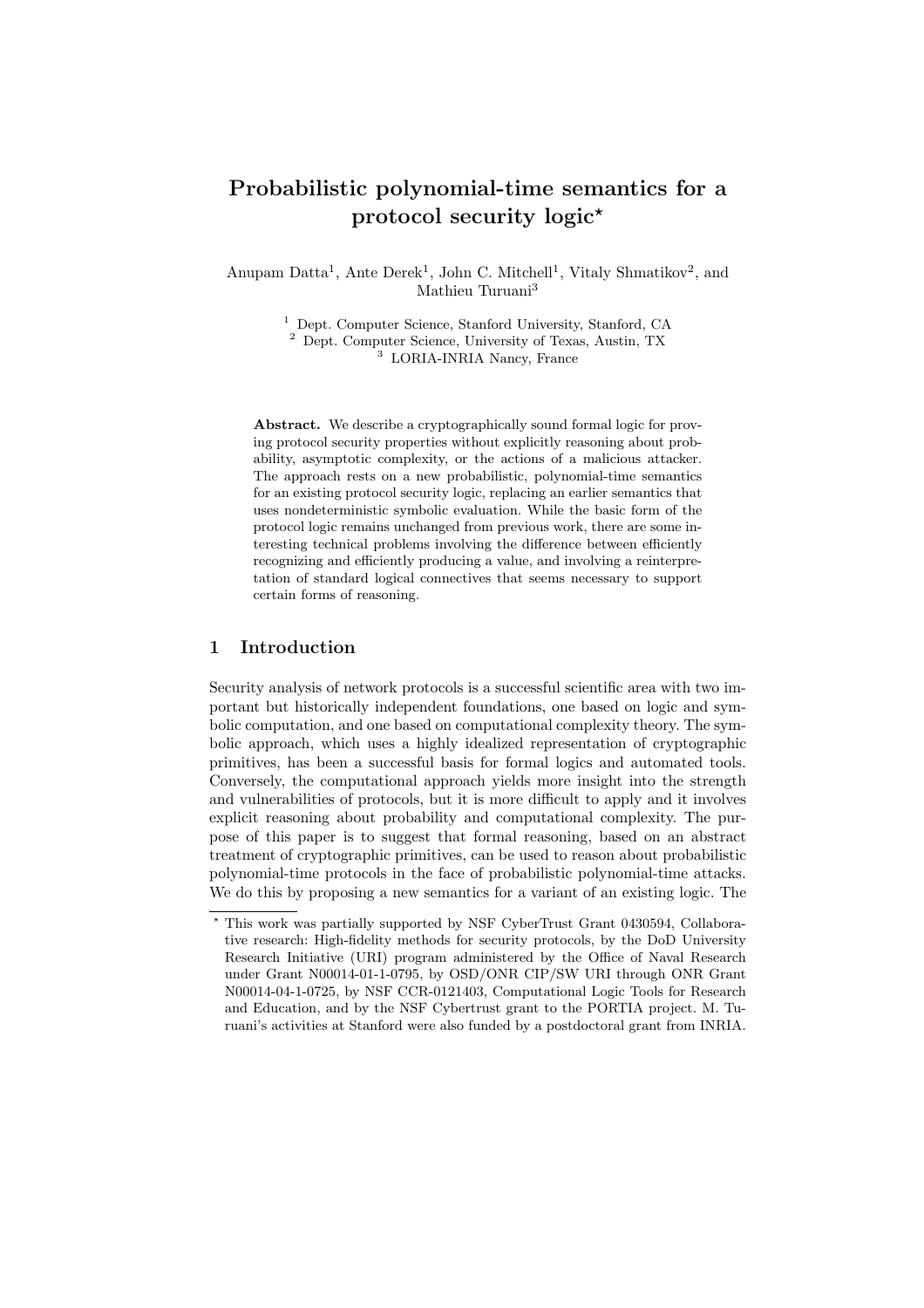new semantics brings forward some interesting distinctions that were not available in the coarser symbolic model, and also raises some apparently fundamental issues about the inherent logic of asymptotic probabilistic properties.

The Protocol Composition Logic [2, 7, 8, 10] uses a modal operator similar to Floyd-Hoare logic. Intuitively, the formula  $\psi[P]_X \varphi$  means that if  $\psi$  is true at some point in the execution of a protocol (in the presence of a malicious attacker), then  $\varphi$  will be true after agent X performs the sequence P of actions. The pre- and post-conditions may describe actions taken by various principals and characterize the information that is available to or hidden from them. The semantics we explore in this paper recasts the methods of [15] in a logical setting, and reflects accepted modelling approaches used in the field of cryptography, particularly [5, 17].

Our central organizing idea is to interpret formulas as operators on probability distributions on traces. Informally, representing a probability distribution by a set of equi-probable traces (each tagged by the random sequence used to produce it), the meaning of a formula  $\varphi$  on a set T of traces is the subset  $T' \subseteq T$ in which  $\varphi$  holds. This interpretation yields a probability: the probability that  $\varphi$ holds is the ratio  $|T'|/|T|$ . Conjunction and disjunction are simply intersection and union. There are several possible interpretations for implication, and it is not clear at this point which will prove most fruitful in the long run. In the present paper, we interpret  $\varphi \implies \psi$  as the union of  $\neg \varphi$  and the composition of  $\psi$  with  $\varphi$ ; the latter is also the conditional probability of  $\psi$  given  $\varphi$ . This interpretation supports a soundness proof for a sizable fragment of the protocol logic, and resembles the probabilistic interpretation of implication in [16]. Since the logic does not mention probability explicitly, we consider a formula "true" if it holds with asymptotically overwhelming probability.

In previous work  $[2, 7, 8, 10]$  over a symbolic semantic model, the atomic formula  $\textsf{Has}(X, m)$  means that m is in the set of values "derivable," by a simple fixed algorithm, from information visible to  $X$ . The simple fixed algorithm is central to what is called the Dolev-Yao model, after [9] and much subsequent work by others. In replacing the symbolic semantics with a computational semantics based on probabilistic polynomial time, we replace the predicate Has with two predicates. Possess and Indist. Intuitively, Possess $(X, m)$  means that there is an algorithm that computes the value of  $m$  with high probability from information available to X, while  $\textsf{Indist}(X, m)$  means that X cannot feasibly distinguish m from a random value chosen according to the same distribution. However, certain technical problems discussed in Section 7 lead us to work with slightly simplified semantics of these predicates that capture our intuition most strongly when the possessing principal is assumed honest (in the sense of following the protocol) and the predicate Indist only appears with positive polarity. Fortunately, these syntactic conditions are met in many formulas expressing authentication and secrecy properties.

Several groups of researchers have either formulated connections between symbolic logic and feasible probabilistic computation, or developed relationships between symbolic and computational models. In particular, Abadi and Rogaway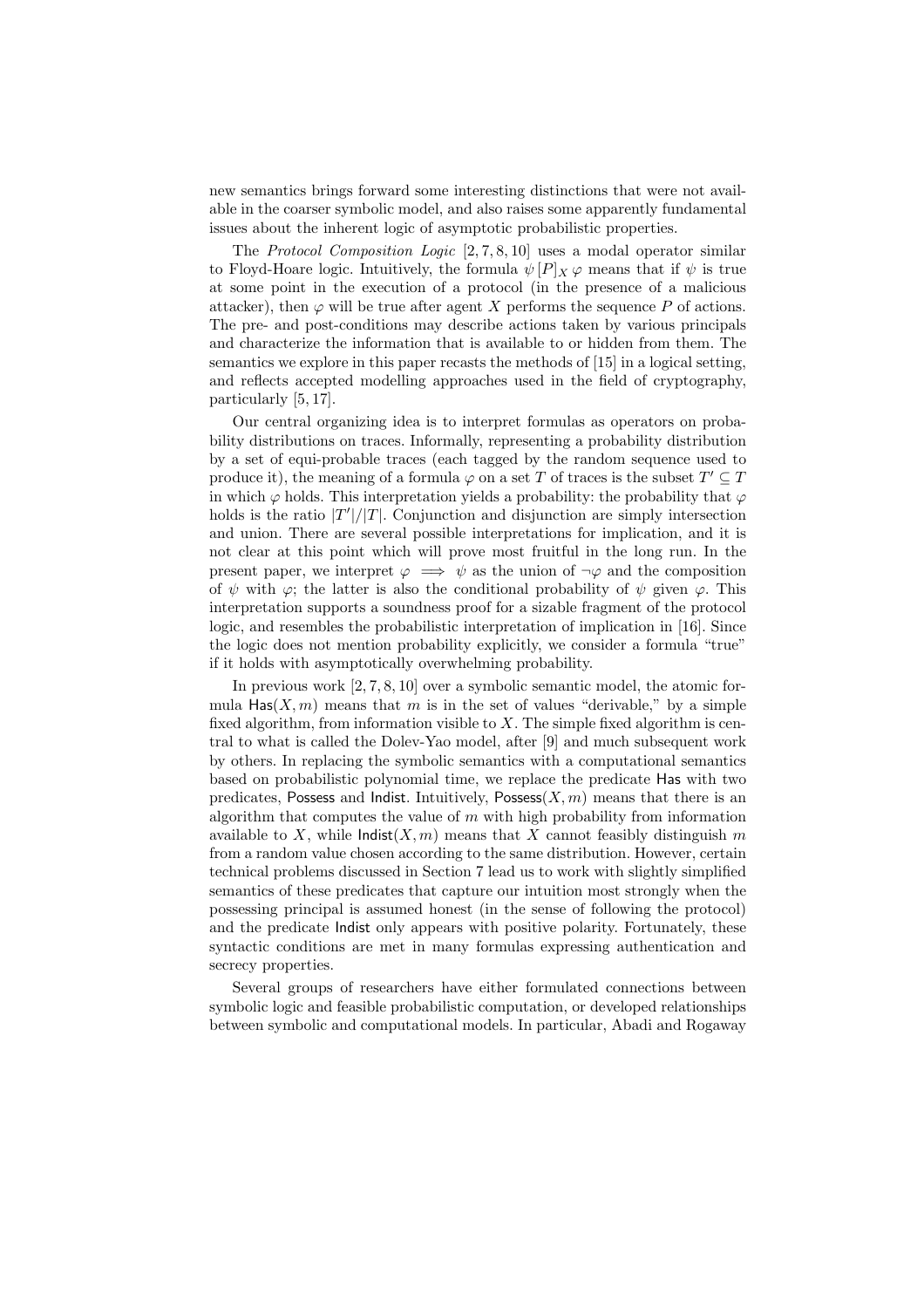| Terms:                                                              |                        | Actions:             |
|---------------------------------------------------------------------|------------------------|----------------------|
| $N ::= \hat{X}$                                                     | (name)                 | $a ::=$              |
| $K ::= X$                                                           | (key)                  | new $T, n$           |
| $S \nightharpoonup s$                                               | (session)              | $V :=$ enc $T, t, K$ |
| $n := r$                                                            | (nonce)                | $V:=$ dec $T,t,K$    |
| $T ::= (N, S)$                                                      | (thread)               | match $T, t/t$       |
| $V ::= x$                                                           | <i>(term variable)</i> | send $T, t$          |
| $t_B ::= V   K   T   N   n   \langle t_B, t_B \rangle$ (basic term) |                        | receive $T, V$       |
| $t := t_B   \{t\}_{K}^{n}   \langle t, t \rangle$                   | (term)                 |                      |

Table 1. Syntax of protocol terms and actions

[1] propose a logical characterization of indistinguishability by passive eavesdroppers that has been studied by a number of others, and Kapron and Impagliazzo suggest a formal logic for reasoning about probabilistic polynomial-time indistinguishability [13]. Some semantic connections between symbolic and computational models have been developed by a team at IBM Zurich, e.g., [3], with other connections explored in a series of related papers by Micciancio, Warinschi, and collaborators [15, 18, 6]. Herzog [11, 12] shows that if a protocol attack exists in a Dolev-Yao model, there is an attack in a computational model. More recent related work also appears in [14, 6].

Section 2 presents the syntax for defining roles of a protocol, while the syntax of the logic appears in Section 3. Some axioms and proof rules are described in Section 4, followed by a short proof example in Section 5. Section 6 presents the probabilistic polynomial-time execution and attacker model. The semantics of the logic are given in Section 7, and concluding remarks in Section 8.

#### 2 Protocol Syntax

We use a simple "protocol programming language" based on [10, 7, 8] to represent a protocol by a set of roles, such as "Initiator", "Responder" or "Server", each specifying a sequence of actions to be executed by a honest participant. The syntax of terms and actions is given in Table 1.

**Names, sessions and threads:** We use  $\hat{X}, \hat{Y}, \dots$  as *names* for protocol participants. Since a particular participant might be involved in more than one session at a time, we will give unique names to sessions and use  $(X, s)$  to designate a particular thread being executed by  $\hat{X}$ . All threads of a participant  $\hat{X}$  share the same asymmetric key denoted by  $X$ . As a notational convenience, we will sometimes write X for an arbitrary thread of  $\hat{X}$ .

Terms, actions, and action lists: Terms name messages and their parts, such as nonces, keys, variables and pairs. For technical reasons, we distinguish basic terms from terms that may contain encryption. To account for probabilistic encryption, encrypted terms explicitly identify the randomness used for encryption. Specifically,  ${t \brace t}^n_K$  indicates the encryption of t with key K using randomness n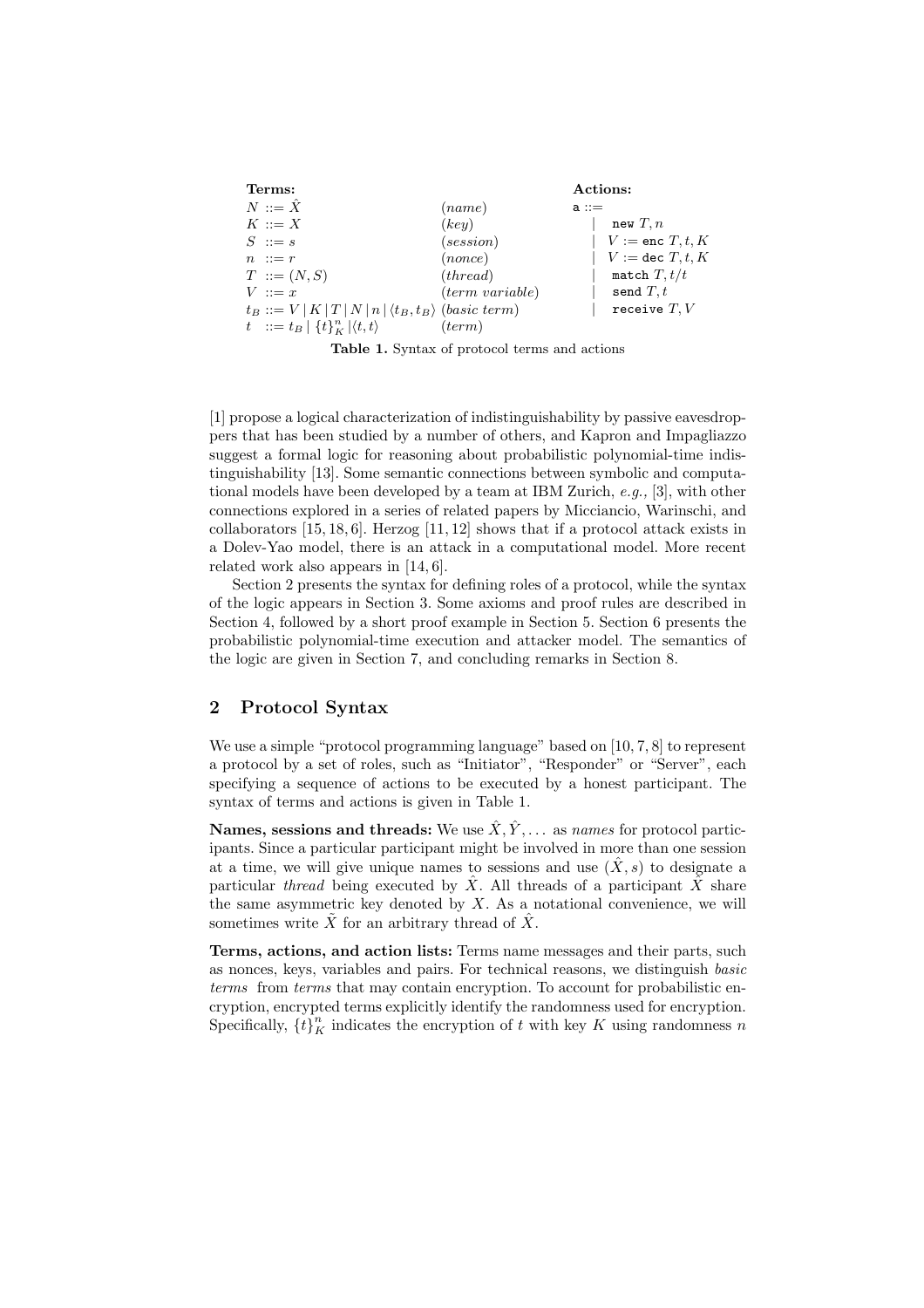Action Predicates:  $a ::=$  Send $(T, t)$  | Receive $(T, t)$  | New $(T, n)$ 

Formulas:

```
\varphi ::= a | t = t | \text{Start}(T) | \text{Posses}(T, t) | \text{Indist}(T, t) | \text{Fresh}(T, t) | \text{Honest}(N) |Start(T) | Contains(t, t) | ContainsOut(t, t, t) | DecryptsHonest(T, t) |
Source(T, t, t) \mid \varphi \wedge \varphi \mid \varphi \vee \varphi \mid \exists Var.\varphi \mid \forall Var.\varphi \mid \neg \varphi \mid \varphi \supset \varphi \mid \varphi \Rightarrow \varphi
```
Modal formulas:

 $\Psi ::= \varphi \left[Strand \right]_T \varphi$ 

Table 2. Syntax of the logic

generated for the purpose of encryption. We write  $m \n\subseteq m'$  when m is a subterm of  $m' \in t$ .

Actions include nonce generation, encryption, decryption, pattern matching, and communication steps (sending and receiving). An ActionList consists of a sequence of actions that contain only basic terms. This means that encryption cannot be performed implicitly; explicit enc actions, written as assignment, must be used instead. We assume that each variable will be assigned at most once, at its first occurrence. For any  $s \in ActionList$ , we write  $s_{|X}$  to denote the subsequence of s containing only actions of a participant (or a thread)  $X$ .

Strands, roles, protocols and execution: A strand is an ActionList, containing actions of only one thread. Typically we will use notation  $[ActionList]_{\tilde{X}}$ to denote a strand executed by thread  $\tilde{X}$  and drop the thread identifier from the actions themselves. A role is a strand together with a basic term representing the initial knowledge of the thread. A protocol is a finite set of Roles, together with a basic term representing the initial intruder knowledge.

An execution strand is a pair  $ExecStrand ::= InitialState(\mathcal{I})$ ;  $ActionList$ where  $\mathcal I$  is a data structure representing the initial state of the protocol, as produced by the initialization phase from Section 6. In particular, this includes the list of agents and threads, the public/private keys and honesty/dishonesty tokens of each agent, and the roles played by each thread.

# 3 Logic Syntax

The syntax of formulas is given in Table 2. Protocol proofs will usually use modal formulas of the form  $\psi[P]_{\tilde{X}}\varphi$ , as explained intuitively in the introduction of the paper. Most formulas have the same intuitive meaning in the computational semantics as in the symbolic model [7, 8], except for predicates Possess and Indist. We summarize the meaning of formulas informally below, with precise semantics in the next section.

For every protocol action, there is a corresponding action predicate which asserts that the action has occurred in the run. For example,  $\mathsf{Send}(X, t)$  holds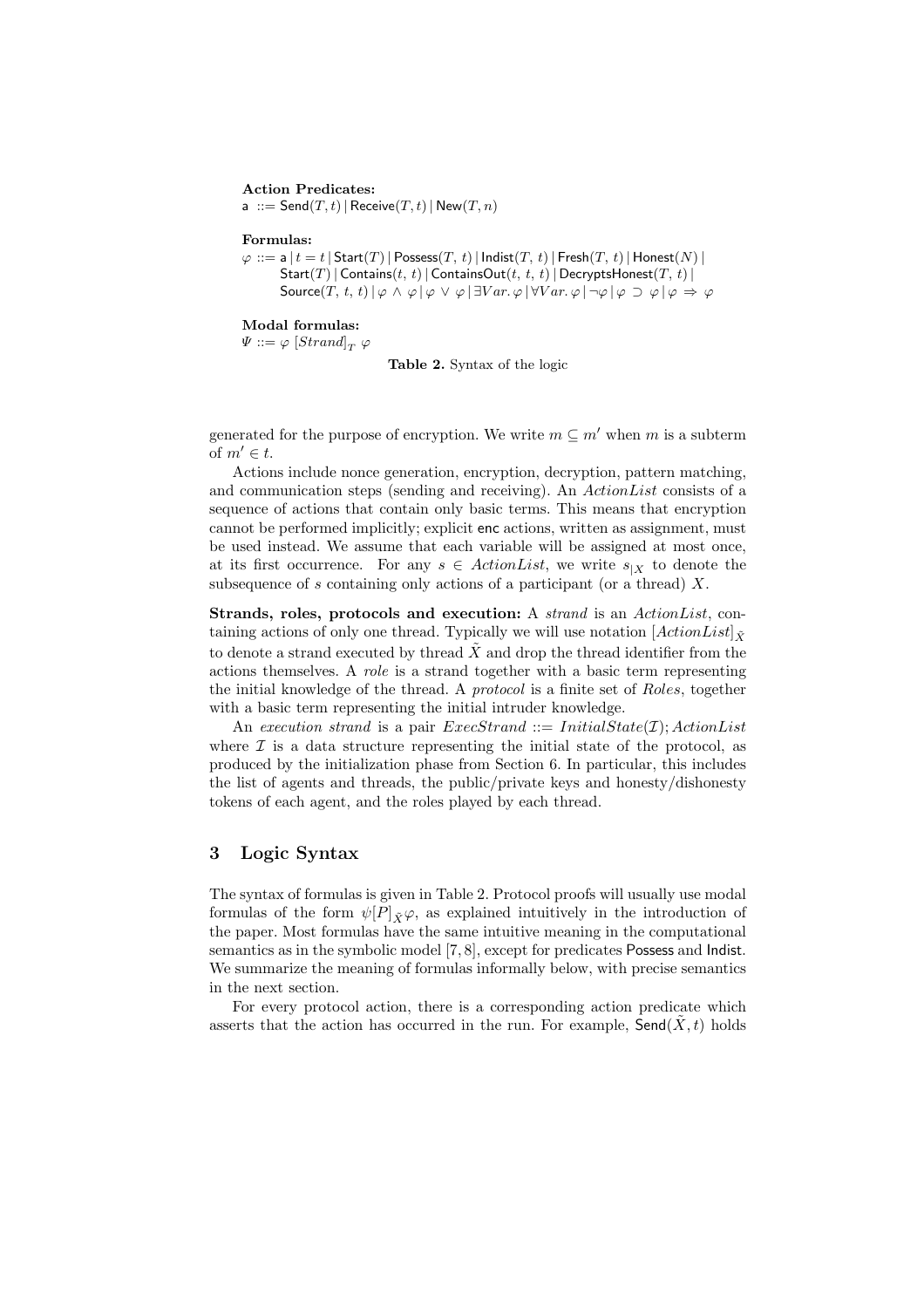in a run where the thread  $\tilde{X}$  has sent the term t. Fresh $(\tilde{X}, t)$  means that the value of t generated by X is "fresh" in the sense that no one else has seen any messages containing t, while Honest $(\hat{X})$  means that  $\hat{X}$  is acting honestly, *i.e.*, the actions of every thread of  $\hat{X}$  precisely follows some role of the protocol. The Source predicate is used to reason about the source of a piece of information, such as a nonce. Intuitively, the formula  $\mathsf{Source}(\tilde{Y}, u, \{m\}_{X}^{r})$  means that the only way for a thread  $\tilde{X}$  different from  $\tilde{Y}$  to know u is to learn u from the term  $\{m\}_{X}^{r}$ , possibly by some indirect path.

The predicate Fresh is definable by Fresh $(\tilde{X}, v) \equiv$  New $(\tilde{X}, v) \wedge \neg (\exists u.$  Send $(\tilde{X}, u) \wedge \neg$ Contains $(u, v)$  and classical implication is definable by  $A \supset B \equiv \neg A \vee B$ .

In the symbolic model [7,8], the predicate **Has** states that a principal can "derive" a message or its contents from the information gathered during protocol execution. We use Possess $(\tilde{X}, t)$  to state that it is possible to derive t by Dolev-Yao rules from  $\tilde{X}$ 's view of the run and Indist $(\tilde{X}, t)$  to state that no probabilistic polynomial-time algorithm, given  $\tilde{X}$ 's view of the run, can distinguish t from a random value from the same distribution. Typically, we use Possess to say that some honest party obtained some secret, and Indist to say that the attacker does not have any partial information about a secret.

# 4 Proof System

The proof system used in this paper is based on the proof system developed in [7, 8, 2]. Some example axioms and rules are given in Table 3; the full presentation is deferred to the extended version of this paper. These axioms express reasoning principles that can be justified using complexity-theoretic reductions, information-theoretic arguments, and asymptotic calculations. However, the advantage of the proof system is that its justification using cryptographic-style arguments is a one-time mathematical effort; protocol proofs can be carried out symbolically using the proof system without explicitly reasoning about probability and complexity. Another advantage of the axiomatic approach is that different axioms and rules rest on different cryptographic assumptions. Therefore, by examining the axioms and rules used in a specific proof, we can identify specific properties of the cryptographic primitives that are needed to guarantee protocol correctness. This provides useful information in protocol design because primitives that provide weaker properties often have more efficient constructions.

Axioms: Axioms AN2 and AN3 capture some of the properties of nonce generation. Informally, **AN2** states that if a thread  $\tilde{X}$  generates a fresh nonce x and does not perform any additional actions, then  $x$  is indistinguishable from a random value for all other threads. The soundness of this axiom is established by a simple information-theoretic argument. The informal interpretation of axiom S1 (also called the "Source" axiom) is that, unless a ciphertext is decrypted, a thread which does not possess the decryption key cannot extract any partial information about the plaintext. The soundness of this axiom is proved by a complexity-theoretic reduction. Specifically, we show that if an attacker can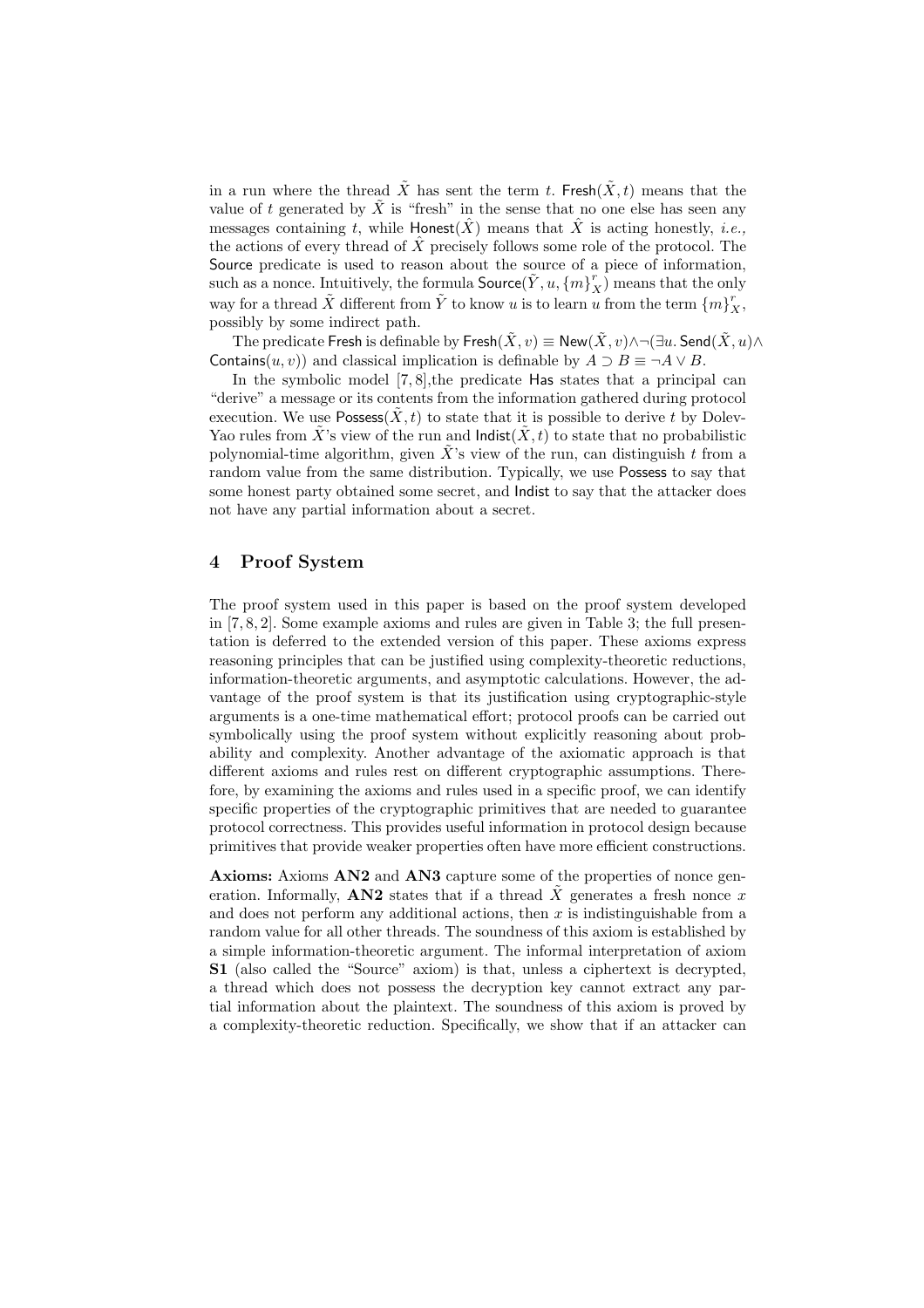Axioms:

$$
\begin{aligned} \mathbf{AN2}: \top[ \text{ new } x]_{\tilde{X}} \tilde{Y} &\neq \tilde{X} \Rightarrow \text{Indist}(\tilde{Y}, x) \\ \mathbf{AN3}: \top[ \text{ new } x]_{\tilde{X}} \mathsf{Fresh}(\tilde{X}, x) \\ \mathbf{S1}: \mathsf{Source}(\tilde{Y}, u, \{m\}_{X}^{r}) \land \neg \mathsf{DecryptsHonest}(\hat{X}, \{m\}_{X}^{r}) \land \hat{Z} &\neq \hat{X} \land \hat{Z} \neq \hat{Y} \land \\ &\mathsf{Honest}(\hat{X}) \land \mathsf{Honest}(\hat{Y}) \Rightarrow \mathsf{Indist}(\tilde{Z}, u) \end{aligned}
$$

Proof rules:

$$
\frac{\theta[P]_X \varphi \quad \theta' \supset \theta \quad \varphi \supset \varphi'}{\theta'[P]_X \varphi'} \quad \mathbf{G3} \quad \frac{\theta[P_1]_X \varphi \quad \varphi[P_2]_X \psi}{\theta[P_1 P_2]_X \psi} \quad \mathbf{SEQ}
$$
\n
$$
\frac{\varphi \quad \varphi \Rightarrow \psi}{\psi} \mathbf{MP} \qquad \qquad \frac{\varphi}{\forall x. \varphi} \mathbf{GEN}
$$

Table 3. Fragment of the proof system

break this property, then there is another attacker that can break the underlying IND-CCA2 secure encryption scheme [4].

Inference rules: Inference rules include generic rules from modal logics (e.g. G3), sequencing rule SEQ used for reasoning about sequential composition of protocol actions and a rule (called the honesty rule) for proving protocol invariants using induction. These rules are analogous to proof rules from our earlier work [7, 8].

First-order axioms and rules: We use two implications: a conditional implication ⇒, discussed and defined precisely in section 7, and a classical implication ⊃ with  $A \supset B \equiv \neg A \vee B$ . While standard classical tautologies hold for classical implication, some familiar propositional or first-order tautologies may not hold when written using  $\Rightarrow$  instead of  $\supset$ . However, modus ponens and the generalization rule above are sound. The soundness of modus ponens relies on the simple asymptotic fact that the sum of two negligible functions is a negligible function. In future work, we hope to develop a more complete proof system for the first-order fragment of this logic.

#### 5 Example

In this section, we present a simple protocol and state a secrecy property that can be proved using the proof system. The interested reader is referred to [10, 7, 8] for further explanation and examples. The two protocol roles are:

> **Init**  $\equiv$  [ new x; y := enc $\langle x, \tilde{X} \rangle$ , Y; send  $\hat{X}, \hat{Y}, y$  ]<sub> $\tilde{X}$ </sub>  $\mathbf{Resp} \equiv [ \text{ receive } z; \text{ match } z/ \langle \hat{X}, \hat{Y}, z' \rangle; \text{ } z'' := \texttt{dec } z', Y]_{\tilde{Y}}$

The initiator generates a new nonce and sends it encrypted to the responder. The responder receives the message and recovers the nonce by decrypting the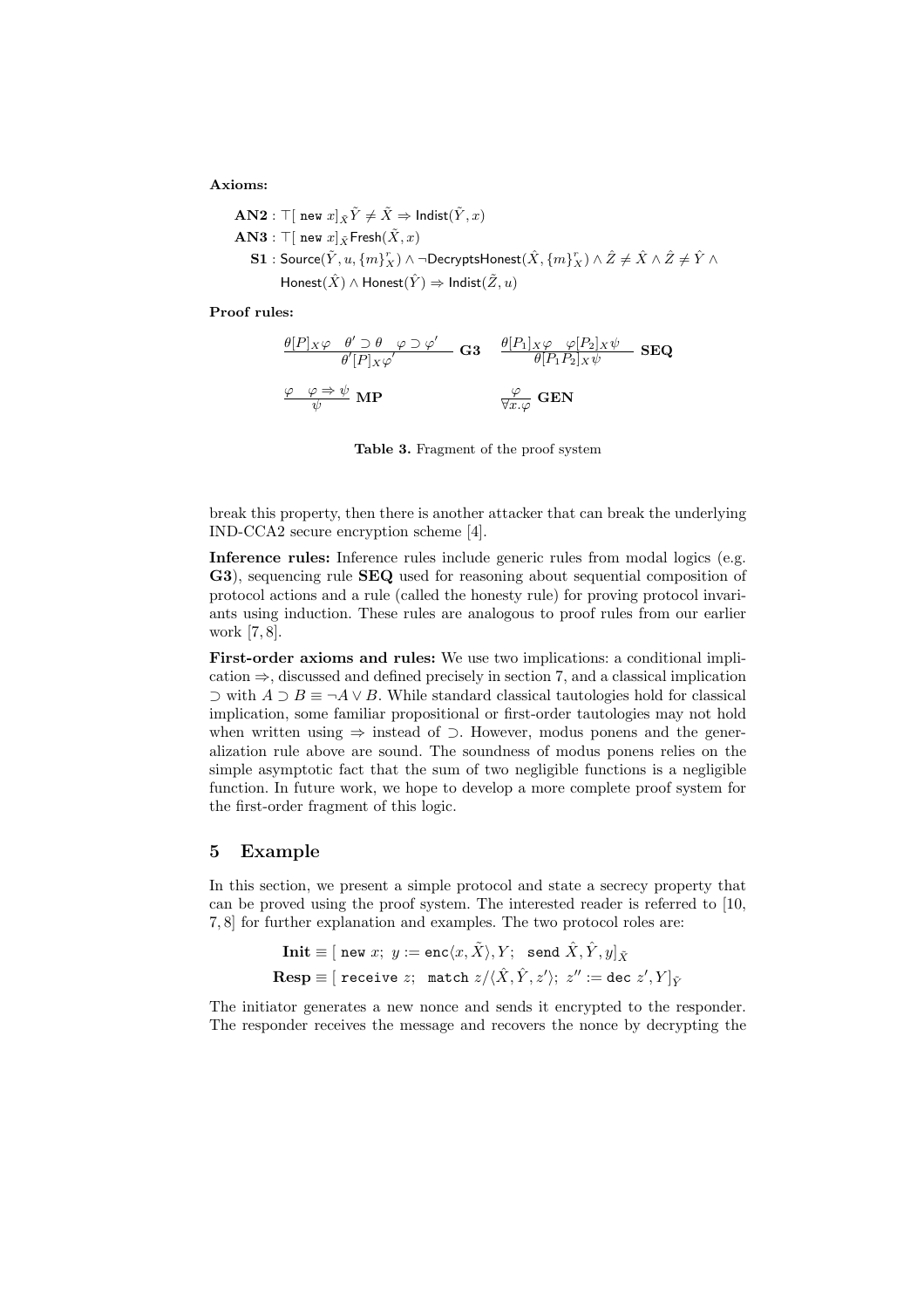ciphertext. We can prove that if  $\tilde{X}$  completes the protocol with  $\tilde{Y}$ , then x will be a shared secret between them, provided both agents are honest. Formally,

Start $(\tilde{X})$ [Init]  $\tilde{Y}$  Honest $(\hat{X})$  ∧ Honest $(\hat{Y})$  ∧  $(\tilde{Z} \neq \tilde{X})$  ∧  $(\tilde{Z} \neq \tilde{Y})$   $\Rightarrow$  Indist $(\tilde{Z}, x)$ 

Since the meaning of  $\textsf{Indist}(\tilde{Z}, x)$  (formally defined in Section 7) is that  $\tilde{Z}$  cannot distinguish the secret nonce  $x$  from a randomly chosen nonce, this formula expresses a standard form of secrecy used in the cryptographic literature.

The axiomatic proof uses **AN2**, a variant of **S1**, and modus ponens **MP**. The proof idea is that at the point the initiator produces the nonce  $x$ , by  $AN2$ , it is indistinguishable from random to everyone else other than  $\tilde{X}$  and  $\tilde{Y}$ . It continues to remain indistinguishable since it appears on the network under encryption with a public key whose corresponding private key is not available to the attacker. This part of the reasoning is codified by an axiom that is similar to S1 and relies on the fact that the encryption scheme used is IND-CCA2 secure. Modus ponens is used in the general first-order reasoning involved in the proof.

#### 6 Protocol Execution

Given a protocol, adversary, and value of the security parameter, we define a set of protocol traces, each associated with the random bits that produce this sequence of actions and additional randomness for algorithms used in the semantics of formulas about the run. The definition proceeds in two phases. In the initialization phase, we assign a set of roles to each principal, identify a subset which is honest, and provide all entities with private-public key pairs and random bits. In the execution phase, the adversary executes the protocol by interacting with honest principals, as in the accepted cryptographic model of  $[5]$ .

**Initialization:** We fix the protocol  $Q$ , adversary  $A$ , security parameter  $\eta$ , and some randomness R of size polynomially bounded in  $n$ . Each principal and each thread  $(i.e.,$  an instance of a protocol role executed by the principal) is assigned a unique bitstring identifier. We choose a sufficiently large polynomial number of bitstrings  $i \in I \subseteq \{0,1\}^{\eta}$  to represent the names of principals and threads. Randomness R is split into  $r_i$  for each honest  $i \in I$  (referred to as "coin tosses") of honest party  $i$ ") and  $R_A$  (referred to as "adversarial randomness").

The adversary designates some of the principals as honest and the rest of the principals as dishonest. Intuitively, honest principles will follow one or more roles of the protocol faithfully. The adversary chooses a set of threads, and to each thread it assigns a strand (a program to be executed by that thread), under the restriction that all threads of honest principals are assigned roles of protocol  $Q$ .

The key generation algorithm K of a public-key encryption scheme  $(\mathcal{K}, \mathcal{E}, \mathcal{D})$ is run on  $\mathbf{1}^{\eta}$  for each participant a using randomness  $r_a$ , and producing a publicprivate key pair  $(pk_a, sk_a)$ . The public key  $pk_a$  is given to all participants and to the adversary A; the private key is given to all threads belonging to this principal and to the adversary if the principal is dishonest.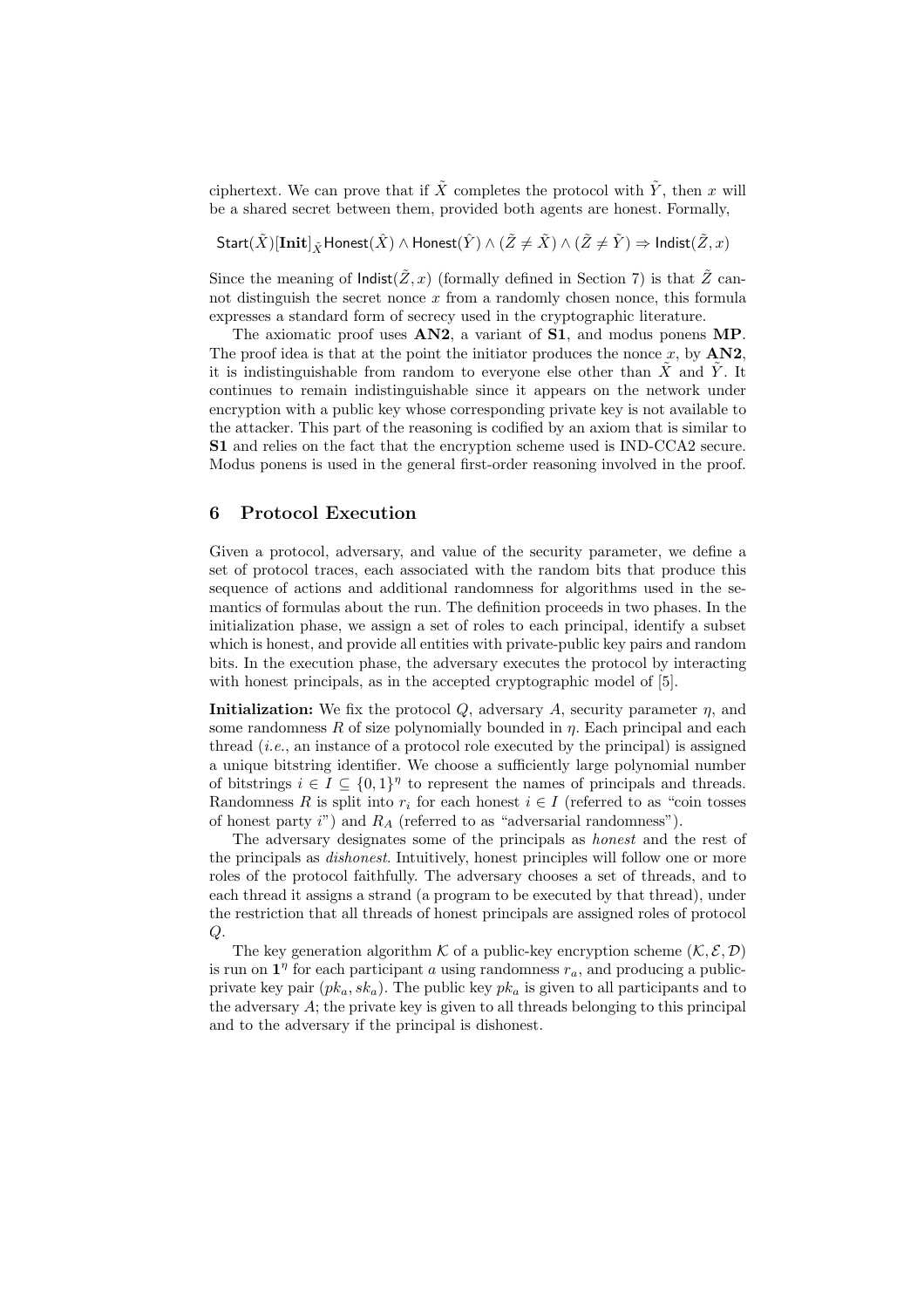**Generating Computational Traces:** Following  $[5]$ , we view an agent i trying to communicate with agent j in protocol session s as a (stateful) oracle  $\Pi_{i,j}^s$ . The state of each oracle is defined by a mapping  $\lambda$  from atomic symbols to bitstrings (with variables and nonces renamed to be unique for each role) and a counter c. Each oracle proceeds to execute a step of the protocol as defined by actions in the corresponding role's action list, when activated by the adversary.

We omit the details of communication between the adversary and the oracles, and focus on computational interpretation of symbolic protocol actions. Let  $a_c$ be the current action in the  $ActionList$  defining some role of participant  $i$  in session s, i.e.,  $Thread = (i', s')$  where  $i = \lambda(i'), s = \lambda(s')$ .

If  $a_c = ($ **new**  $(i', s'), v)$ , then update  $\lambda$  so that  $\lambda(v) = NoneGen(R_i)$ , where NonceGen is a nonce generation function(e.g., NonceGen simply extracts a fresh piece of  $R_i$ ). If  $a_c = (v := \text{enc } (i', s'), j, u)$ , then update  $\lambda$  so that  $\lambda(v) = \mathcal{E}(\lambda(u), pk_j, R_i)$  where  $\mathcal{E}(\lambda(u), pk_j, R_i)$  is the result of executing the public-key encryption algorithm on plaintext  $\lambda(u)$  with public key  $pk_j$  and fresh randomness extracted from  $R_i$ . For brevity, we omit computational interpretation of decryption and matching (pairing, unpairing, and equality-test) actions. Sending a variable send  $(i', s')$ , v is executed by sending  $\lambda(v)$  to the adversary, and receiving receive  $(i', s')$ , v is executed by updating  $\lambda$  so that  $\lambda(v) = m$ where  $m$  is the bitstring sent by the adversary.

At any time during the protocol execution, the adversary A may record any internal, private message on a special knowledge tape. This tape is not read by any participant of the protocol. However, its content will be made available to the test algorithms used to decide if a given security formula containing Indist(...) is valid or not. Let K be  $[(i_1, m_1), ..., (i_n, m_n)]$  the list of messages  $m_k$  written by A on the knowledge tape, indexed by the number of actions  $i_k$  already executed when  $m_k$  was written (position in the protocol execution). This index will be useful to remember a previous state of the knowledge tape.

At the end of the protocol execution, the adversary A outputs a pair of integers  $(p_1, p_2)$  on an *output tape*. When the security formula is a modal formula  $\theta[P]_X\varphi$ , these two integers represent two positions in the protocol execution where the adversary claims that the formula is violated, i.e. that  $\theta$  is true in  $p_1$ but  $\varphi$  is false in  $p_2$ , with P between  $p_1$  and  $p_2$ . Let O be this pair  $(p_1, p_2)$  of integers written on the output tape.

The symbolic trace of the protocol is the execution strand  $e \in E \in \mathbb{Z}$ which lists, in the order of execution, all honest participant actions and the dishonest participant's send and receive actions. This strand contains two parts: Initial State(T) stores the initialization data, and the rest is an ordered list of all exchanged messages and honest participants' internal actions.

Definition 1. (Computational Traces) Given a protocol Q, an adversary A, a security parameter  $\eta$ , and a sequence of random bits  $R \in \{0,1\}^{p(\eta)}$  used by the honest principals and the adversary, a run of the protocol is the tuple  $\langle e, \lambda, O, K, R \rangle$  where e is the symbolic execution strand,  $\lambda : Term(e) \rightarrow \{0, 1\}^{p(\eta)}$ maps the symbolic terms in e to bitstrings, O is the pair of integers written on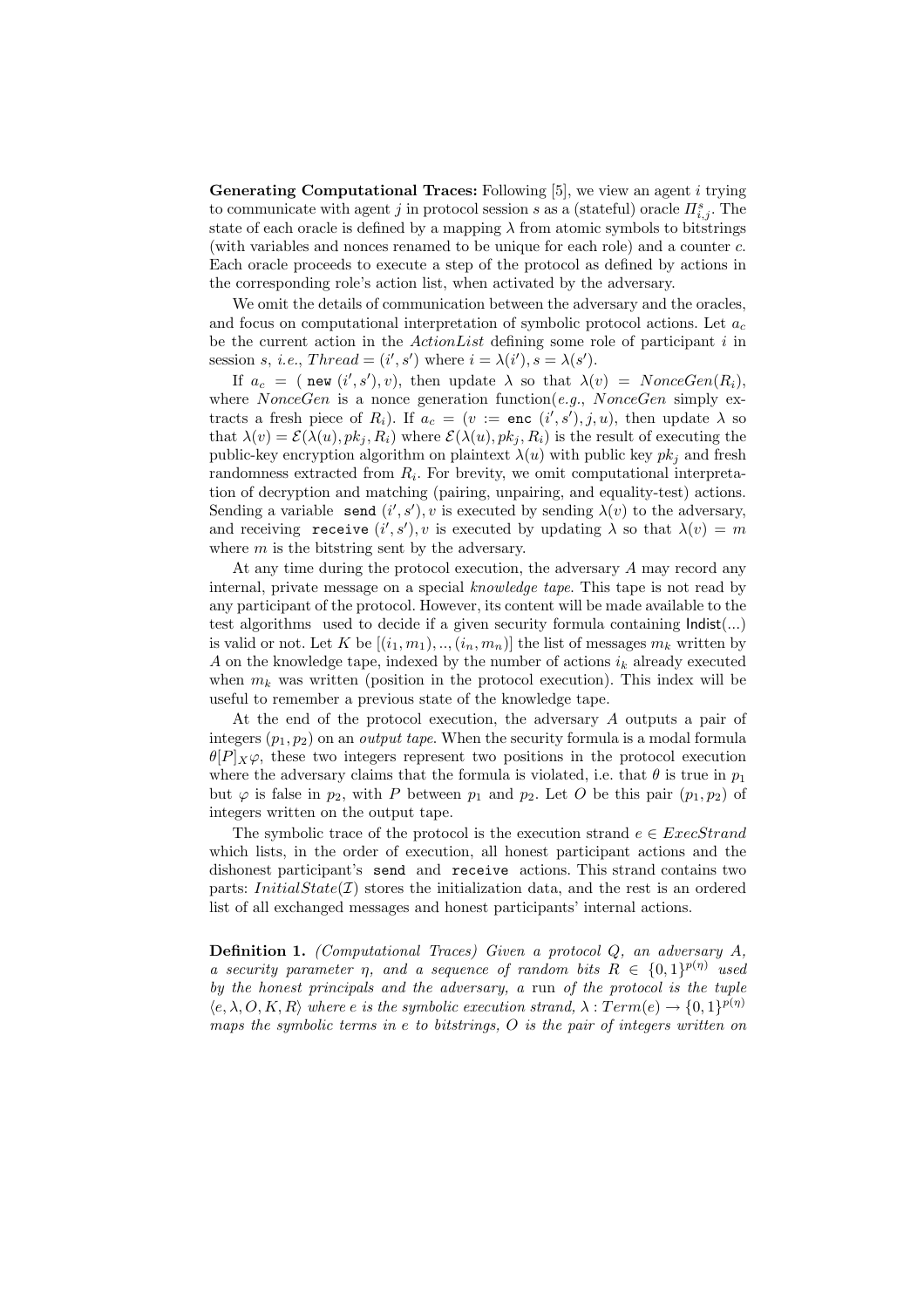the output tape, and  $K$  is the indexed list of messages written on the knowledge tape. Finally,  $p(x)$  is a polynomial in x.

A computational trace is a run with two additional elements:  $R_T \in \{0, 1\}^{p(\eta)}$ , a sequence of random bits used for testing indistinguishability, and  $\sigma : FVar(\varphi) \rightarrow$  $\{0,1\}^{p(\eta)}$ , a substitution that maps free variables in a formula to bitstrings. The set of computational traces is

 $T_Q(A, \eta) = \{ \langle e, \lambda, O, K, R, R_T, \sigma \rangle | R, R_T \text{ chosen uniformly} \}.$ 

**Definition 2.** (Participant's View) Given a protocol  $Q$ , an adversary  $A$ , a security parameter *η, a participant*  $\tilde{X}$  and a trace  $t = \langle e, \lambda, O, K, R, R_T, \sigma \rangle \in$  $T_Q(A,\eta), \, View_t(\tilde{X})$  represents  $\tilde{X}'s$  view of the trace. It is defined precisely as follows:

If  $\hat{X}$  is honest, then  $View_t(\tilde{X})$  is the initial knowledge of  $\tilde{X}$ , a representation of  $e_{|\tilde{X}}$  and  $\lambda(x)$  for any variable x in  $e_{|\tilde{X}}$ . If  $\hat{X}$  is dishonest, then  $View_t(\tilde{X})$  is the union of the knowledge of all dishonest participants  $\tilde{X}$ <sup>t</sup> after the trace t (where  $View_t(X')$  is defined as above for honest participants) plus K, the messages written on the knowledge tape by the adversary.

The following three definitions are used in the semantics of the predicate  $Indist()$ . Informally, based on some trace knowledge K, the distinguisher D tries to determine which of two bitstrings is the value of a symbolic term. One of the bitstrings will be the computational value of the term in the current run, while the other will be a random bitstring of the same structure, chosen in a specific way. The order of the two bitstrings presented to the distinguisher is determined by an LR Oracle using a random selector bit.

**Definition 3.** (LR Oracle) The LR Oracle  $\begin{bmatrix} 4 \end{bmatrix}$  is used to determine the order in which two bitstrings are presented depending on the value of the selector bit, i.e.  $LR(s_0, s_1, b) = \langle s_b, s_{1-b} \rangle.$ 

**Definition 4.** (Distinguishing test input) Let u be a symbolic term and  $\sigma$  be a substitution that maps variables of u to bitstrings. We construct another bitstring  $f(u, \sigma, r)$ , whose symbolic representation is the same as u. Here, r is a sequence of bits chosen uniformly at random. The function f is defined by induction over the structure of the term u.

- $-$  Nonce  $u : f(u, \sigma, r) = r$
- $Name/Key \ u : f(u, \sigma, r) = \sigma(u)$
- $-$  Pair  $u = \langle u_1, u_2 \rangle : f(\langle u_1, u_2 \rangle, \sigma, r_1; r_2) = \langle f(u_1, \sigma, r_1), f(u_2, \sigma, r_2) \rangle$
- Encryption  $u = \{v\}_{K}^{n} : f(\{v\}_{K}^{n}, \sigma, r_{1}; r_{2}) = \mathcal{E}(f(v, \sigma, r_{1}), \sigma(K), r_{2})$

**Definition 5.** (Distinguisher) A distinguisher D is a polynomial time algorithm which takes as input a tuple  $\langle K, t, \langle s_0, s_1 \rangle, R, \eta \rangle$ , consisting of knowledge K, symbolic term t, two bitstrings  $s_0$  and  $s_1$ , randomness R and the security parameter  $\eta$ , and outputs a bit b'.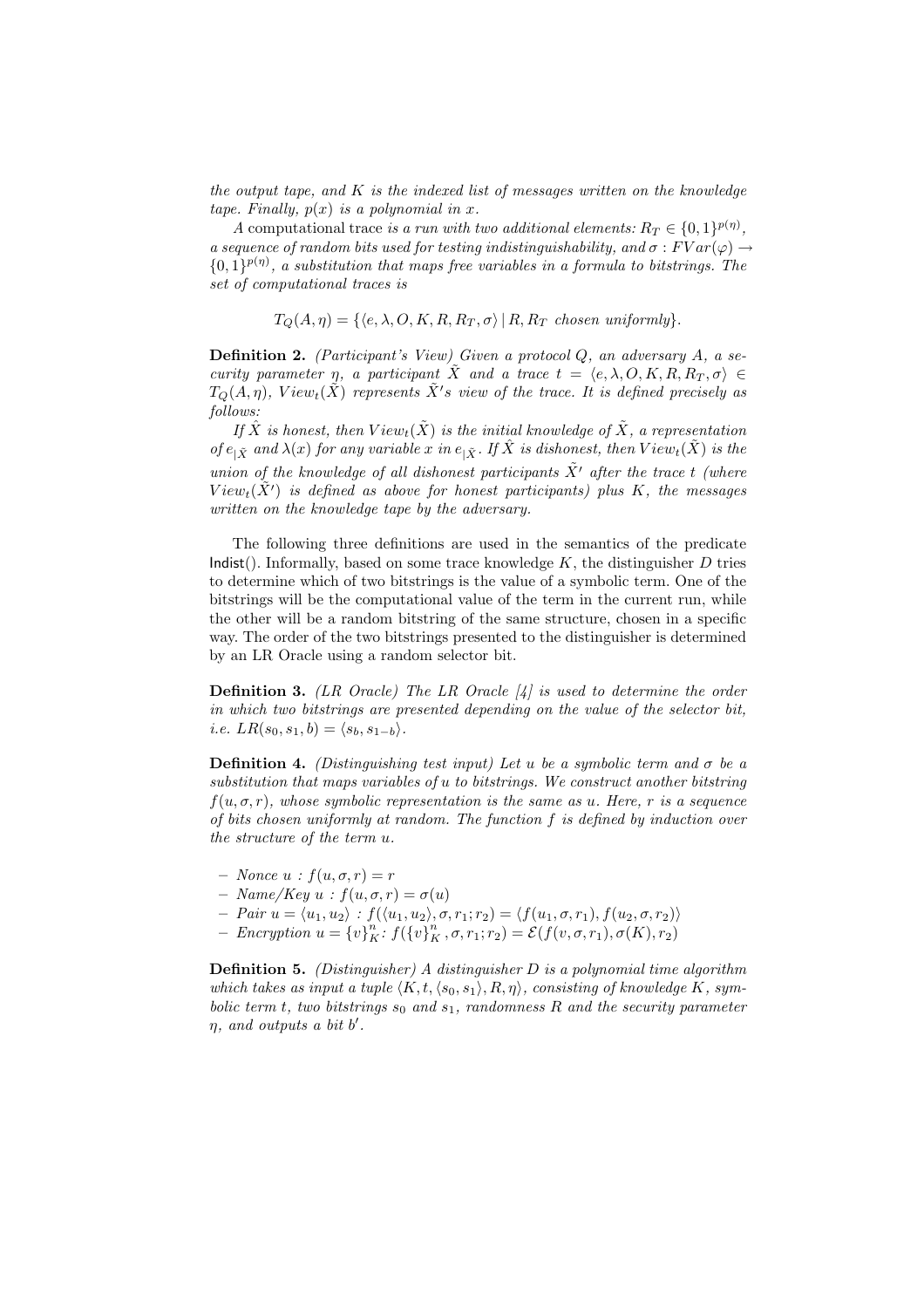The next definition is used while defining semantics of modal formulas. Given a set T of traces and a strand P of actions executed by a thread X, the set  $T_P$ includes only those traces from T which contain  $P$ .  $Pre(T_P)$  is obtained from  $T_P$ by taking the initial segment of each trace upto the point where  $P$  starts. The precondition of a modal formula is evaluated over this set.  $Post(T_P)$  is similarly defined; the only difference is now the trace is cut at the point that  $P$  ends. The postcondition of a modal formula is evaluated over this set. The begin and end positions are determined by the component  $O$  in the trace.

**Definition 6.** (Splitting computational traces) Let  $T$  be a set of computational traces and  $t = \langle e, \lambda, O, K, R, R_T, \sigma \rangle \in T$ .  $O = \langle p_1, p_2 \rangle$ ,  $e = InitialState(\mathcal{I}); s$ , and  $s = s_1; s_2; s_3$  with  $p_1, p_2$  the start and end positions of  $s_2$  in s. Given a strand P executed by participant  $\tilde{X}$ , we denote by  $T_P$  the set of traces in T for which there exists a substitution  $\sigma'$  which extends  $\sigma$  to variables in P such that  $\sigma'(P) = \lambda(s_{2|\tilde{X}})$ . The complement of this set is denoted by  $T_{\neg P}$  and contains all traces which do not have any occurrence of the strand P. We define the set of traces  $Pre(T_P) = \{t[s \leftarrow s_1, K \leftarrow K_{\leq p_1}, \sigma \leftarrow \sigma'] \mid t \in T_P\}$ , where  $K_{\leq p}$  is the restriction of the knowledge tape K to messages written before the position p. We define the set of traces  $Post(T_P) = \{t[s \leftarrow s_1; s_2, K \leftarrow K_{\leq p_2}, \sigma \leftarrow \sigma'] \mid t \in T_P\}.$ 

# 7 Computational Semantics

The semantics of a formula  $\varphi$  on a set T of computational traces is a subset  $T' \subseteq$ T that respects  $\varphi$  in some specific way. For many predicates and connectives, the semantics is essentially straightforward. For example, an action predicate such as Send selects a set of traces in which a send occurs. However, the semantics of predicates Indist and Possess is inherently more complex.

Intuitively, an agent possesses the value of an expression (such as another agent's nonce or key) if the agent can compute this value from information it has seen, with high probability. If an agent is honest, and therefore follows the rules of the protocol, then it suffices to use a simple, symbolic algorithm for computing values from information seen in the run of a protocol. For dishonest agents, we would prefer in principle to allow any probabilistic polynomial-time algorithm. However, quantifying over such algorithms, in a way that respects the difference between positive and negative occurrences of the predicate in a formula, appears to introduce some technical complications. Therefore, in the interest of outlining a relatively simple form of computational semantics, we will use a fixed algorithm. This gives a useful semantics for formulas where Possess( $\tilde{X}, u$ ) is used under the hypothesis that  $\hat{X}$  is honest. We leave adequate treatment of the general case for future work.

Intuitively, an agent has partial information about the value of some expression if the agent can distinguish that value, when presented, from a random value generated according to the same distribution. More specifically, an agent has partial information about a nonce  $u$  if, when presented with two bitstrings of the appropriate length, one the value of  $u$  and the other chosen randomly, the agent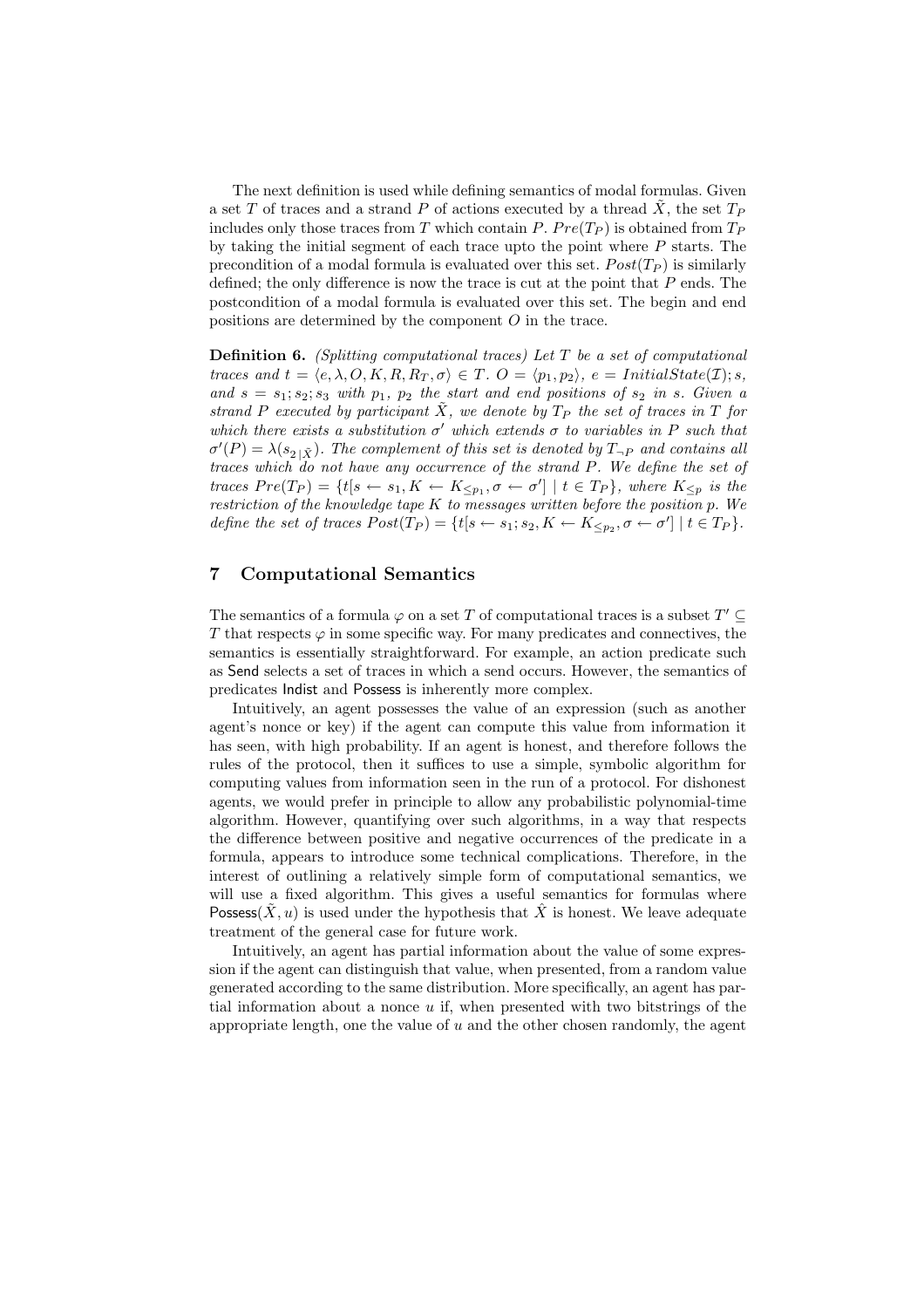has a good chance of telling which is which. As with Possess, there are technical issues associated with positive and negative occurrences of the predicate. For positive occurrences of Indist, we should say that no probabilistic polynomialtime algorithm has more than a negligible chance, where as for  $\neg$ Indist(...) we want to say that *there exists* a probabilistic polynomial-time distinguisher. In order to present a reasonably understandable semantics, and establish a useful basis for further exploration of computational semantics of symbolic security logics, we give an interpretation that appears accurate for formulas that have only positive occurrences of Indist and could be somewhat anomalous for formulas that contain negative occurrences. This seems adequate for reasoning about many secrecy properties, since these are expressed by saying that at the end of any run of the protocol, a value used in the run is indistinguishable from random.

Conditional implication  $\theta \Rightarrow \varphi$  is interpreted using the negation of  $\theta$  and the conditional probability of  $\varphi$  given  $\theta$ . This non-classical interpretation of implication seems to be essential for relating provable formulas to cryptographicstyle reductions involving conditional probabilities. In particular, the soundness proof for the "source" axiom S1, not proved in this conference paper, uses the conditional aspect of this implication in a fundamental way. On the other hand, ⇒ coincides with ⊃ in formulas where Indist does not appear on the right hand size of the implication.

We inductively define the semantics  $\lbrack \varphi \rbrack (T, D, \epsilon)$  of a formula  $\varphi$  on the set T of traces, with distinguisher D and tolerance  $\epsilon$ . The distinguisher and tolerance are not used in any of the clauses except for Indist, where they are used to determine whether the distinguisher has more than a negligible chance of distinguishing the given value from a random value. In definition 7 below, the tolerance is set to a negligible function of the security parameter and  $T = T<sub>O</sub>(A, \eta)$  is the set of traces of a protocol Q with adversary A.

- $\begin{array}{c} \begin{array}{c} \begin{array}{c} \end{array} \\ \begin{array}{c} \end{array} \end{array} \end{array}$ h  $\operatorname{\mathsf{Send}}(\tilde{X},u)$  $\left\| (T, D, \epsilon) \right\|$  is the collection of all  $\langle e, \lambda, O, K, R, R_T, \sigma \rangle \in T$  such that some action in the symbolic execution strand e has the form send  $\tilde{Y}, v$ with  $\lambda(Y) = \sigma(X)$  and  $\lambda(v) = \sigma(u)$ . Recall that  $\sigma$  maps formula variables to bitstrings and represents the environment in which the formula is evaluated.
- $[ [a(\cdot, \cdot) ] ] (T, D, \epsilon)$  for other action predicates a is similar to  $\mathsf{Send}(\tilde{X}, u)$ .
- $\quad \left\| \big[\textsf{Honest}(\hat{X}) \big] \right\| (T, D, \epsilon) \text{ is the collection of all } \langle e, \lambda, O, K, R, R_T, \sigma \rangle \in T \text{ where } \epsilon > 0 \text{ and } \epsilon > 0 \text{ for all } \epsilon > 0 \text{ for all } \epsilon > 0 \text{ for all } \epsilon > 0 \text{ for all } \epsilon > 0 \text{ for all } \epsilon > 0 \text{ for all } \epsilon > 0 \text{ for all } \epsilon > 0 \text{ for all } \epsilon > 0 \text{ for all } \epsilon > 0 \text{ for all } \epsilon > 0 \text{ for all } \epsilon > 0 \text{ for all } \epsilon > 0$  $e = InitialState(\mathcal{I}); s$  and  $\sigma(X)$  is designated *honest* in the initial configuration  $I$ . Since we are only dealing with static corruptions in this paper, the resulting set is either the whole set T or the empty set  $\phi$  depending on whether a principal is honest or not.
- $-\left\| \mathsf{Start}(\tilde{X}) \right\|$   $(T, D, \epsilon)$  includes all traces  $\langle e, \lambda, O, K, R, R_T, \sigma \rangle \in T$  where  $e =$ *InitialState*(*I*); s and  $\lambda(s)_{\vert \sigma(\tilde{X})} = \epsilon$ . Intuitively, this set contains traces in which  $\tilde{X}$  has executed no actions.
- $-$  [Contains(u, v)] (T, D, ε) includes all traces  $\langle e, \lambda, O, K, R, R_T, \sigma \rangle$  ∈ T such that there exists a series of decryptions with  $\{\lambda(k) | k \in Key\}$  and projections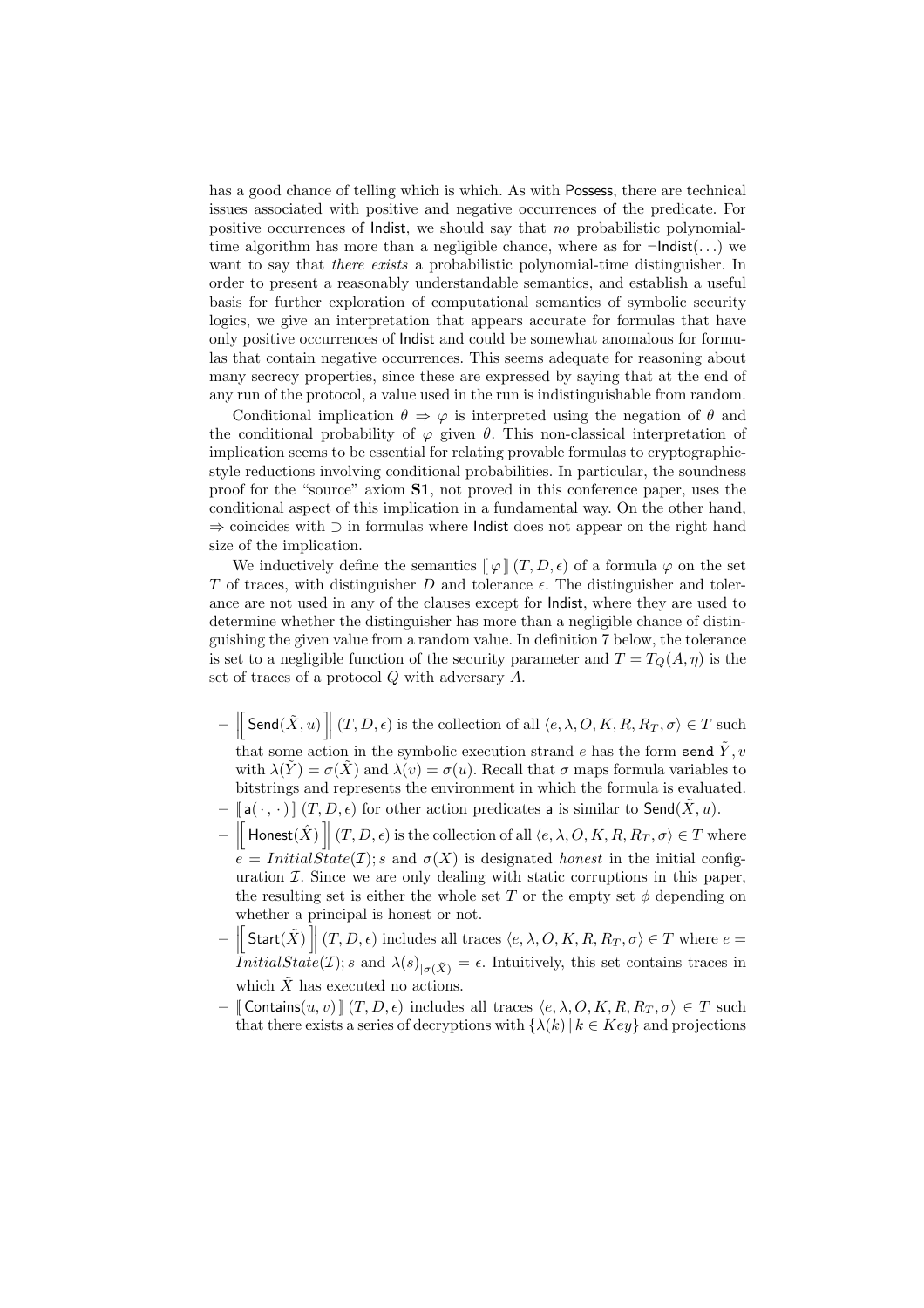$(\pi_1,\pi_2)$  constructing  $\sigma(v)$  from  $\sigma(u)$ . This definition guarantees that the result is the whole set  $T$  if  $v$  is a symbolic subterm of  $u$ .

- $\Box$  ContainsOut $(u, v, t)$   $\Vert$   $(T, D, \epsilon)$  includes all traces  $\langle e, \lambda, O, K, R, R_T, \sigma \rangle \in T$ such that there exists a series of projections  $(\pi_1, \pi_2)$  and decryptions with  ${\lambda(k) | k \in Key}$ , where  $\sigma(t)$  is never decomposed, creating  $\sigma(v)$  from  $\sigma(u)$ . This definition ensures that the result is the whole set  $T$  if  $v$  is a symbolic subterm of  $u$  but is not a subterm of  $t$ .
- $\left[\theta \wedge \varphi\right]$   $(T, D, \epsilon)$  =  $\left[\theta\right]$   $(T, D, \epsilon)$   $\cap$   $\left[\varphi\right]$   $(T, D, \epsilon)$ .
- $-\parallel \theta \vee \varphi \parallel (T, D, \epsilon) = \parallel \theta \parallel (T, D, \epsilon) \cup \parallel \varphi \parallel (T, D, \epsilon).$
- $-\stackrel{\scriptscriptstyle\parallel}{\parallel}\neg\varphi\stackrel{\scriptscriptstyle\parallel}{\parallel}(\stackrel{\scriptscriptstyle\parallel}{T},\stackrel{\scriptscriptstyle\bullet}{D},\epsilon)=T\stackrel{\scriptscriptstyle\parallel}{\setminus}\,\,\lbrack\stackrel{\scriptscriptstyle\bullet}{\parallel}\varphi\stackrel{\scriptscriptstyle\parallel}{\parallel}(T,D,\epsilon)\,\,.$
- $\begin{array}{l} \mathcal{L} = \mathbb{I}\setminus\mathbb{I}\setminus\mathcal{D}, \epsilon) = \mathcal{L}\setminus\mathbb{I}\setminus\mathcal{D}, \epsilon \in \mathcal{D}\ = \mathbb{I}\setminus\mathbb{I}\setminus\mathcal{D}, \epsilon \in \mathcal{D}\left[\mathcal{D}\right]\left(\mathcal{D}\right]\left(\mathcal{D}\right]\left(\mathcal{D}\right)\left(\mathcal{D}\right)\left(\mathcal{D}\right)\left(\mathcal{D}\right)\left(\mathcal{D}\right)\left(\mathcal{D}\right)\left(\mathcal{D}\right) = \mathcal{D}\left(\mathcal{D}\right)\left(\mathcal{D}\right)\$ with  $T[x \leftarrow \beta] = \{t[\sigma[x \leftarrow \beta]] \mid t = \langle e, \lambda, O, K, R, R_T, \sigma \rangle \in T\}$ , and  $\beta$  any bitstring of polynomial size.
- $-\Vert \theta \Rightarrow \varphi \Vert (T, D, \epsilon) = \Vert \neg \theta \Vert (T, D, \epsilon) \cup \Vert \varphi \Vert (T', D, \epsilon),$  where  $T' = \Vert \theta \Vert (T, D, \epsilon).$ Note that the semantics of  $\varphi$  is taken over the set T' given by the semantics of  $\theta$ , as discussed earlier in this section.
- $[u = v](T, D, \epsilon)$  includes all traces  $\langle e, \lambda, O, K, R, R_T, \sigma \rangle \in T$  such that  $\sigma(u) = \sigma(v).$
- $\big\|$  DecryptsHonest $(\tilde{Y}, \{u\}^r_X)$  $\left\| (T, D, \epsilon) \right\| = \left\| \varphi \right\| (T, D, \epsilon) \text{ with } \varphi = \mathsf{Honest}(\hat{X}) \wedge$  $\exists v.\, v := \mathtt{dec}\, \tilde{Y}, \, \{u\}^r_X.$ ⊐'<br>i
- ¯ ¯ ¯ Source $(\tilde{Y}, u, \{m\}_{X}^r)$  $\left\| (T, D, \epsilon) \right\| = \left\| \exists v. \forall w. \varphi \right\| (T, D, \epsilon) \text{ with : }$ 
	- $\varphi = \mathsf{New}(\tilde{Y}, u) \wedge \mathsf{contains}(m, u)$  $\wedge$  Contains $(v,\,\{m\}^r_X)\wedge \mathsf{Send}(\tilde{Y},v)$  $\wedge \neg$ ContainsOut $(v, u, \{m\}_{X}^{r})$  $\wedge$   $(v \neq w \wedge$  Contains $(w, u)) \Rightarrow \neg$ Send $(\tilde{Y}, w)$
- $\begin{array}{c} \begin{array}{c} \begin{array}{c} \end{array} \\ \begin{array}{c} \end{array} \end{array} \end{array}$ h Possess $(\tilde{X}, u)$  $\left\| (T, D, \epsilon) \right\|$  includes all traces  $t = \langle e, \lambda, O, K, R, R_T, \sigma \rangle \in T$ such that  $\sigma(u)$  can be built from  $View_t(\sigma(\tilde{X}))$  with the Dolev-Yao deduction rules. h
- ¯ ¯ ¯ Indist $(\tilde{X}, u)$  $\left\| (T, \epsilon, D) = T \right\|$

$$
\frac{|\{D(View_t(\sigma(\tilde{X})),u,LR(\sigma(u),f(u,\sigma,r),b),R_D,\eta)=b\mid t\in T\}|}{|T|}\leq \frac{1}{2}+\epsilon
$$

and the empty set  $\phi$  otherwise. Here, the random sequence  $b; r; R_D = R_T$ , the testing randomness for the trace t.

 $-\left[\left[\theta[P]_{\tilde{X}}\varphi\right]\right](T,D,\epsilon) = T_{\neg P} \cup \left[\left[\left(\neg \theta\right]\right](Pre(T_P),D,\epsilon) \cup \left[\left[\varphi\right]\right](Post(T_P),D,\epsilon)\right]$ with  $T_{\neg P}$ ,  $Pre(T_P)$ , and  $Post(T_P)$  as given by Definition 6.

**Definition 7.** A protocol Q satisfies a formula  $\varphi$ , written  $Q \models \varphi$ , if  $\forall A$  providing an active protocol adversary, ∀D providing a probabilistic-polynomial-time distinguisher,  $\forall \nu$  giving a negligible function,  $\exists N, \forall \eta > N$ ,

$$
\left| \left[ \varphi \right] \left( T,D,\nu (\eta )\right) \right| / \left| T\right| \geq 1-\nu (\eta )
$$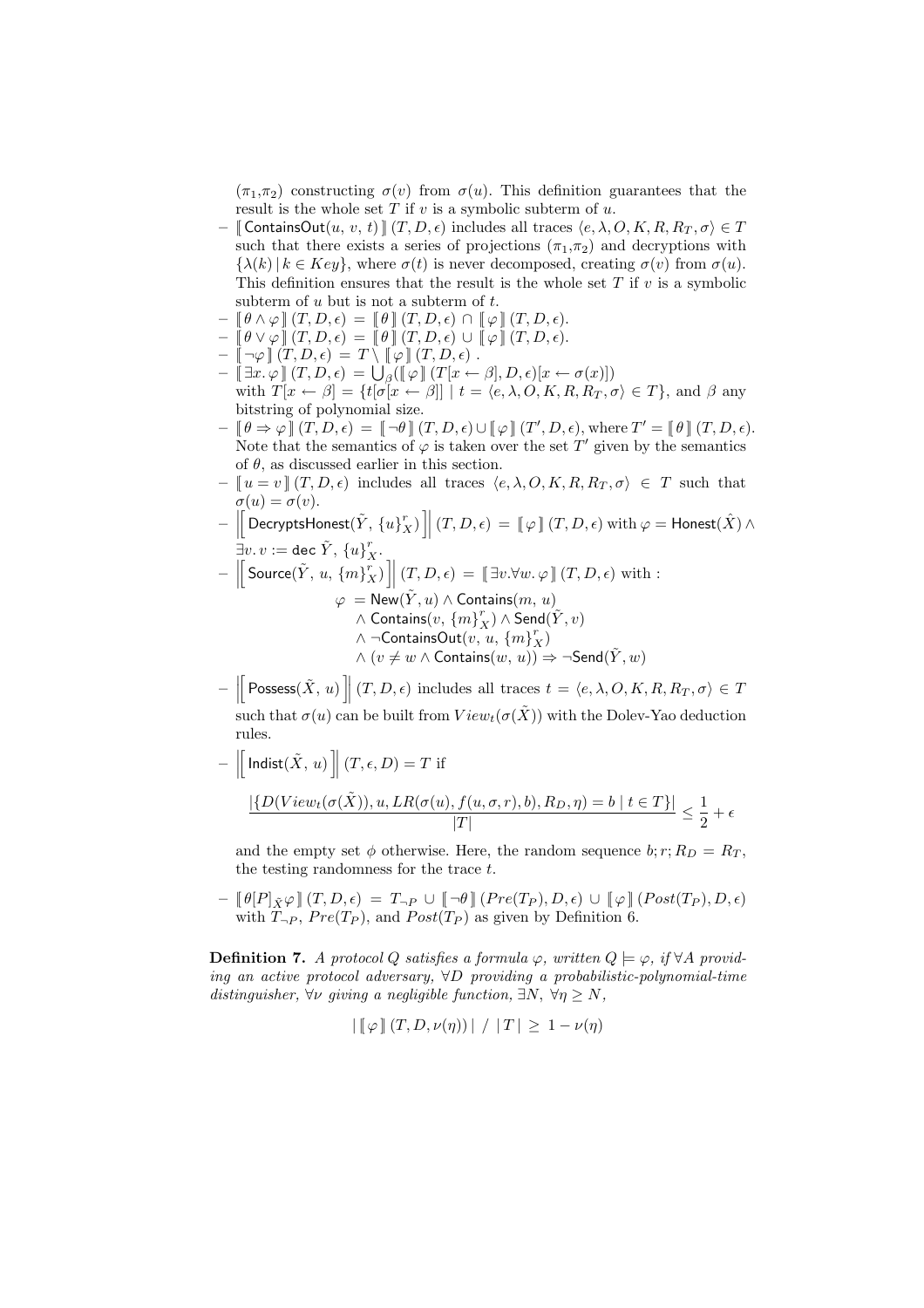where  $\left[\varphi\right](T, D, \nu(\eta))$  is the subset of T given by the semantics of  $\varphi$  and  $T =$  $T_{\mathcal{O}}(A, \eta)$  is the set of computational traces of protocol Q generated using adversary  $A$  and security parameter  $\eta$ , according to Definition 1.

**Theorem 1.** (Soundness)  $\forall Q, \forall \varphi, Q \vdash \varphi \Rightarrow Q \models \varphi$ 

# 8 Conclusion and Future Work

We propose a computational semantics for a variant of the Protocol Composition Logic presented in  $[2, 7, 8, 10]$ . The associated soundness theorem implies that it is possible to reason symbolically, and at a high level, about probabilistic polynomial-time security properties. Although omitted from this conference paper, the soundness proof uses a combination of information-theoretic arguments, calculations about negligible functions, and cryptographic-style reductions involving encryption. While the semantics given here has some imperfections, such as an interpretation of indistinguishability that only seems appropriate for formulas where Indist appears with positive polarity, the general approach seems promising. We look forward to future efforts to lift certain restrictions on the logic, explore the semantics and axiomatization of logical connectives over probabilistic polynomial-time interpretations, and extend the approach suggested here to additional cryptographic primitives, such as signatures and hash functions. One interesting research direction might be to develop a version of this semantics based on information-theoretic security, since that may provide some useful insight into problems we encountered in developing the semantics.

Acknowledgments: Thanks to Bogdan Warinschi, Andre Scedrov, and Dan Boneh for many insightful comments and suggestions.

# References

- 1. M. Abadi and P. Rogaway. Reconciling two views of cryptography (the computational soundness of formal encryption). Journal of Cryptology, 15(2):103–127, 2002.
- 2. M. Backes, A. Datta, A. Derek, J. C. Mitchell, and M. Turuani. Compositional analysis of contract signing protocols. In Proceedings of 18th IEEE Computer Security Foundations Workshop. IEEE, 2005. To appear.
- 3. M. Backes, B. Pfitzmann, and M. Waidner. A universally composable cryptographic library. Cryptology ePrint Archive, Report 2003/015, 2003.
- 4. M. Bellare, A. Boldyreva, and S. Micali. Public-key encryption in a multi-user setting: Security proofs and improvements. In Advances in Cryptology - EURO-CRYPT 2000, Proceedings, pages 259–274, 2000.
- 5. M. Bellare and P. Rogaway. Entity authentication and key distribution. In Proceedings of the 13th Annual International Cryptology Conference on Advances in Cryptology (CRYPTO '93), pages 232–249. Springer-Verlag, 1994.
- 6. V. Cortier and B. Warinschi. Computationally sound, automated proofs for security protocols. In Proceedings of 14th European Symposium on Programming (ESOP'05), Lecture Notes in Computer Science, pages 157–171. Springer-Verlag, 2005.